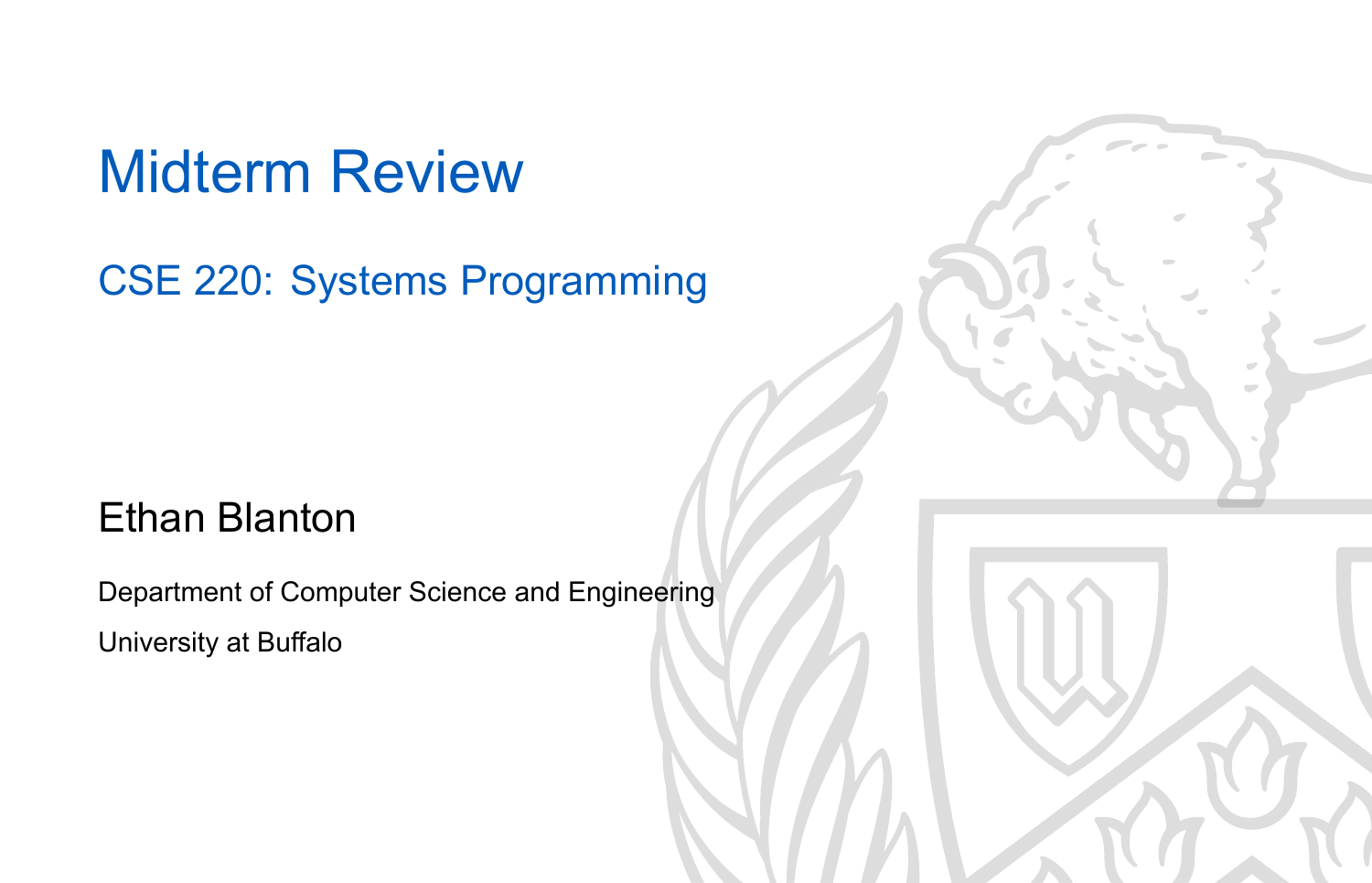#### Logistics Review of the Contract of the Contract of the Contract of the Contract of the Contract of the Review

# **Logistics**

Your midterm will be on UBlearns during this lecture time.

You must take a time lapse according to the post on Piazza.

- Don't freak out about it
- Do your best, move things around if you have to
- **Improvise if you must**

Plan to log in a few minutes early.

The midterm will not open until 9:10.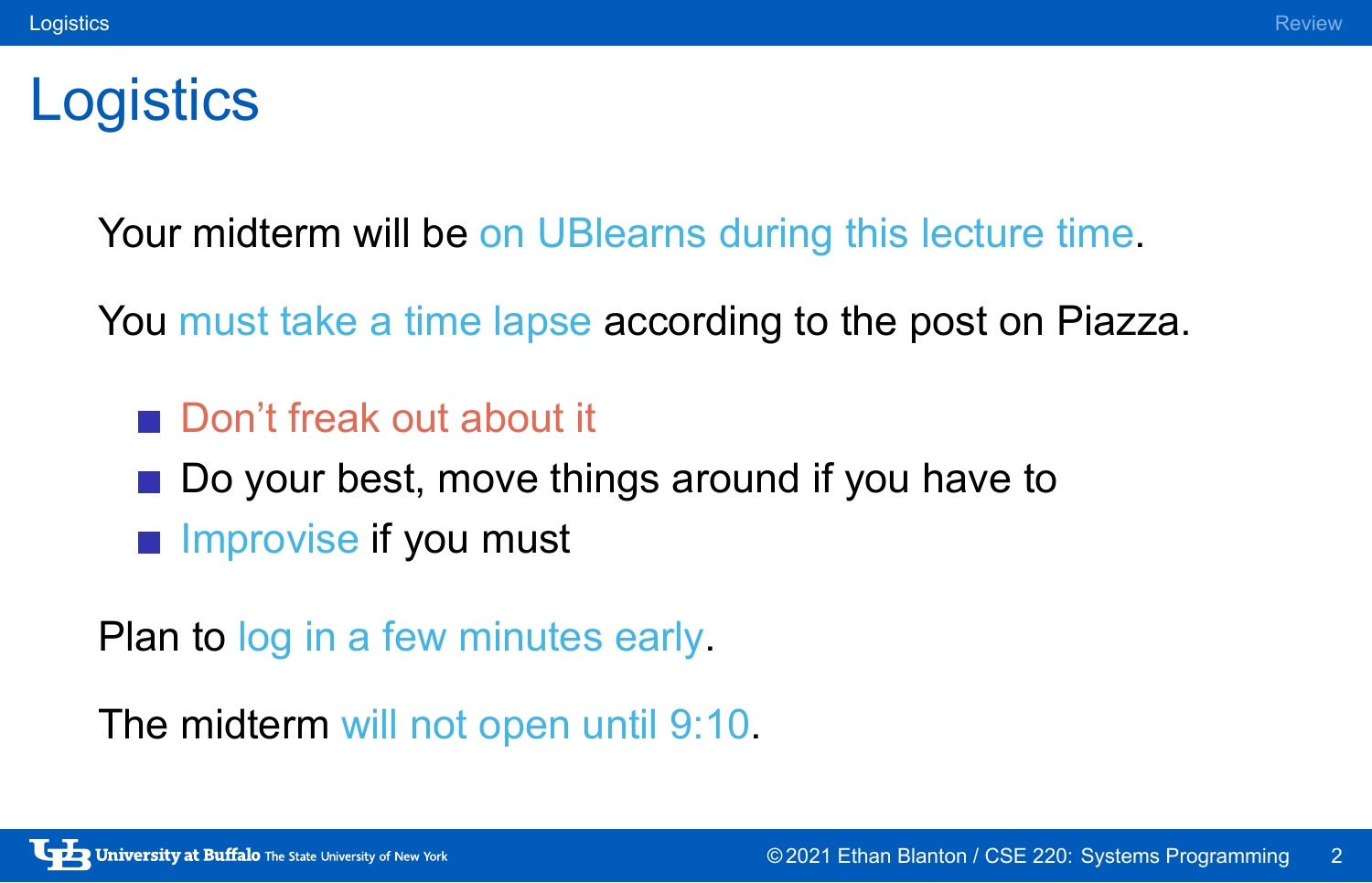#### Logistics Review of the Contract of the Contract of the Contract of the Contract of the Contract of the Review

### **Resources**

You may use:

- K&R, CS:APP
- **Lecture slides**
- Lab and assignment handouts (not code!)
- Your own notes that you personally took from the above<sup>1</sup>

### You must absolutely not use:

- **GitHub**
- Stack Overflow
- Chegg
- Friends/family/neighbors/tutors/@thingskatedid
- <sup>1</sup>Accommodations from AR may allow a notetaker.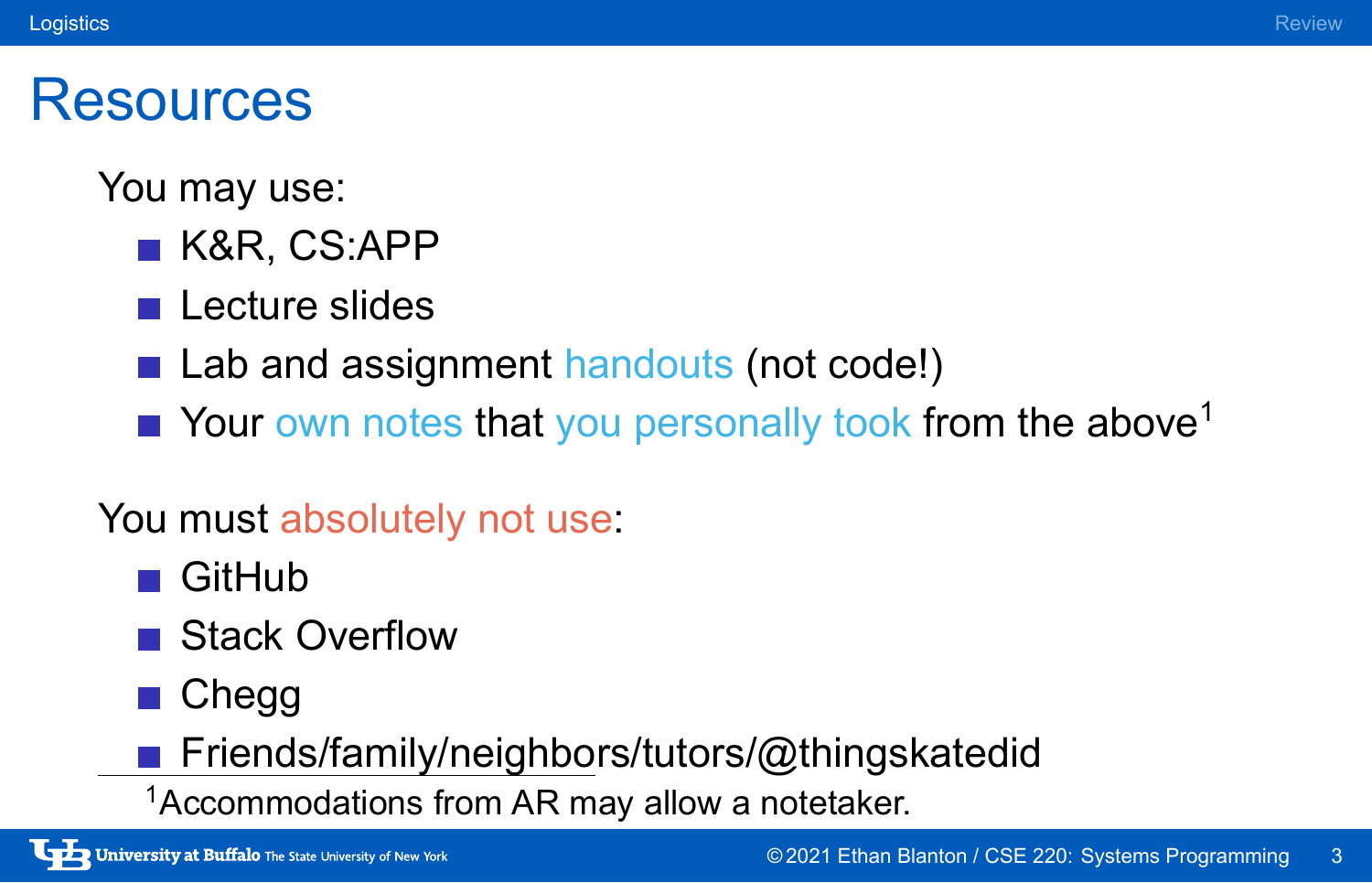### Introduction to C

- Logistics **Review Review of the Contract of Contract Contract Contract Contract Contract Contract Contract Contract Contract Contract Contract Contract Contract Contract Contract Contract Contract Contract Contract Contrac** 
	- C is a high level language used in systems programming.
	- **Architectural details are important in C.**
	- The C/POSIX model is:
		- A dedicated machine for each program
		- Sequential execution of program instructions
		- Data is stored in accessible, addressed memory
	- We explored some trivial C programs.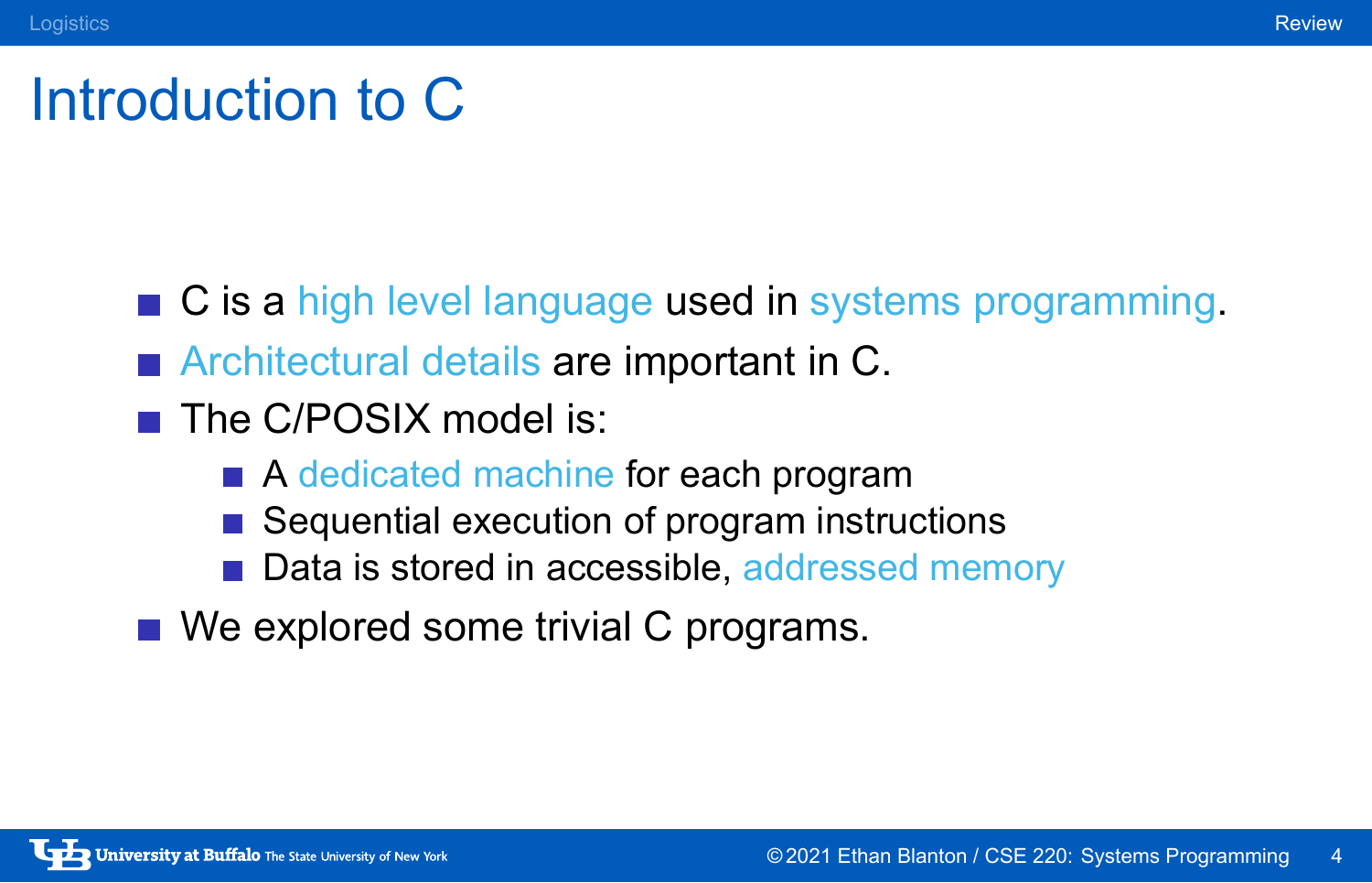## Variables, Strings, and Loops

- C is a typed language
- Every variable has a type
- Variable values must match the type
- Variables have scope, and cannot be used outside that scope
- **Arrays are contiguous memory locations**
- **Array syntax uses []**
- C strings are arrays of characters
- Every C string is terminated with a zero byte
- For loop syntax
- For loops are very flexible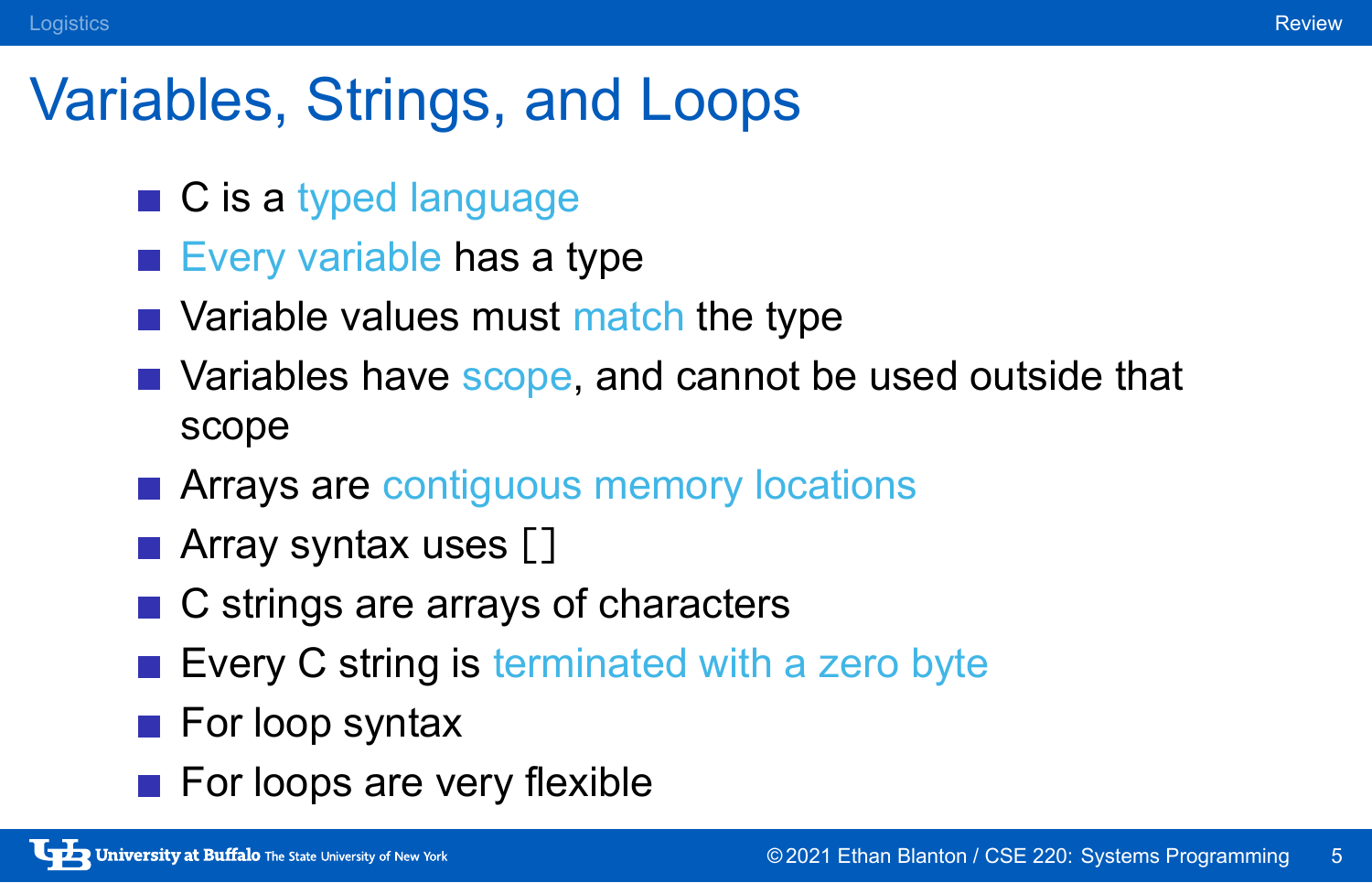# Conditionals and Control Flow

- All nonzero values are true conditions in C.
- **All Boolean expressions use 1 for true.**
- The bool keyword holds only 0 or 1.
- C uses short-circuit evaluation of Boolean logic.
- **if and switch implement conditionals.**
- Use blocks for if and else!
- Control flow is implemented with comparisons and jumps.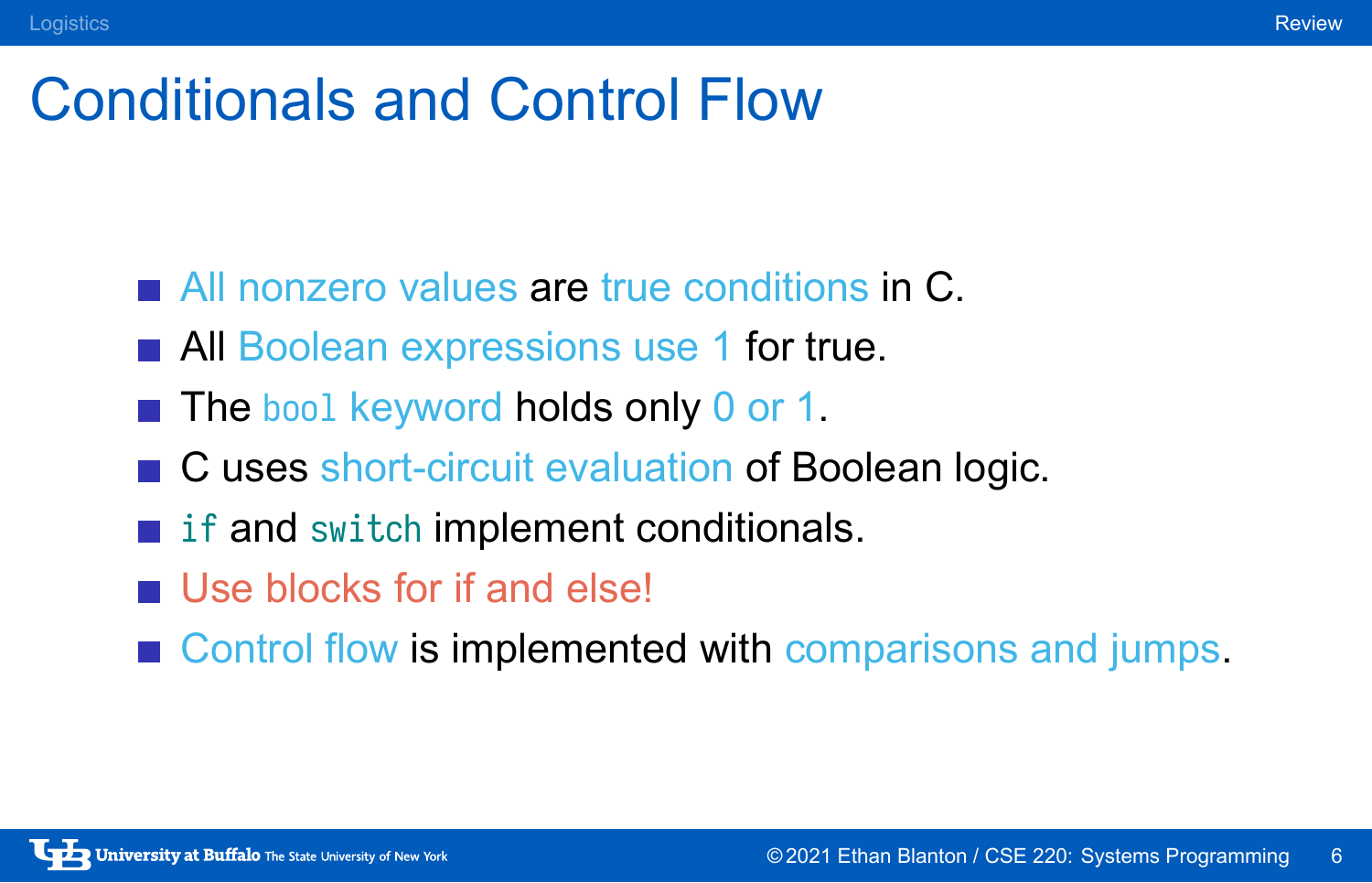## Memory and Pointers

- **Memory locations are identified by addresses.**
- **Addresses are integers.**
- Our system's memory is like one large array.
- **POSIX processes appear to have their own dedicated** memory.
- **Pointers hold addresses and have types.**
- **Unix processes are divided into sections.**
- Pointers and arrays are closely related, but not the same.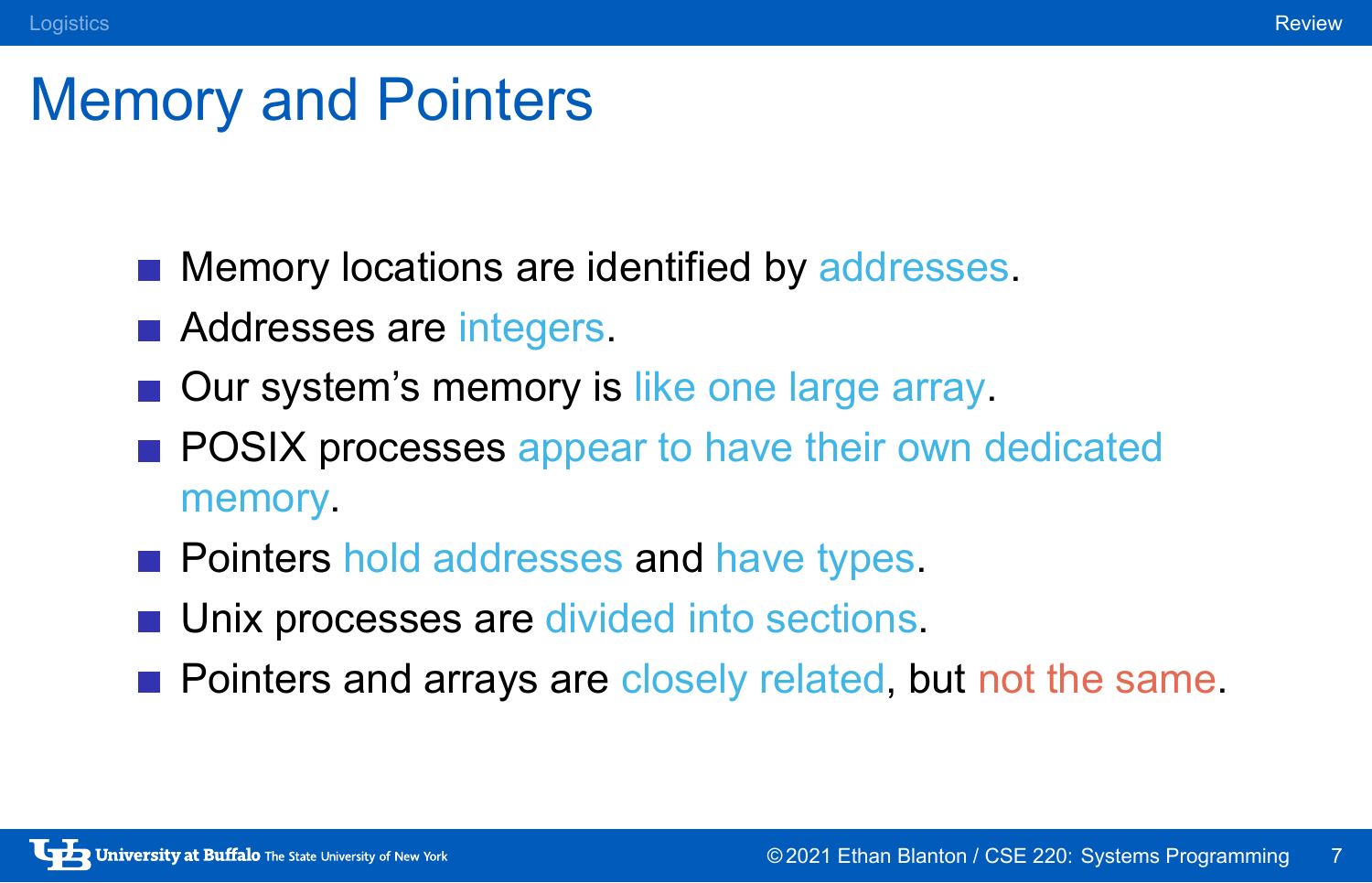## Programming Practices

- Cultivate good work habits
- **Design your programs purposefully**
- Use your tools!
- **Practice good style and form**
- Debug with a plan

The only way to become a good programmer is to write programs.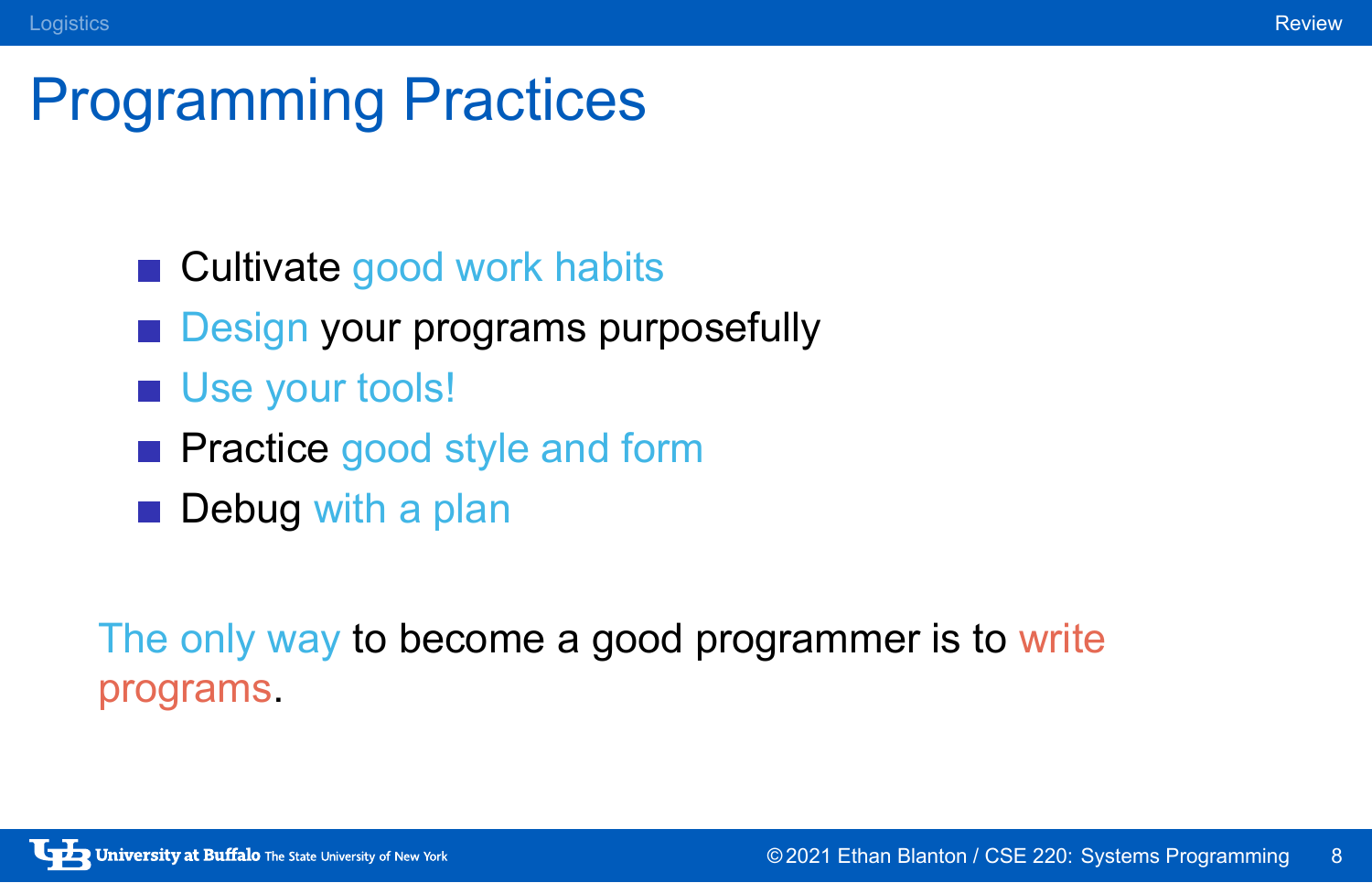# A Tour of Computer Systems

- Architectural details matter
	- **Bus widths**
	- Numeric properties
	- **Performance details**
- C and POSIX are just one possible system
- All systems have those details
- Software correctness can be critically important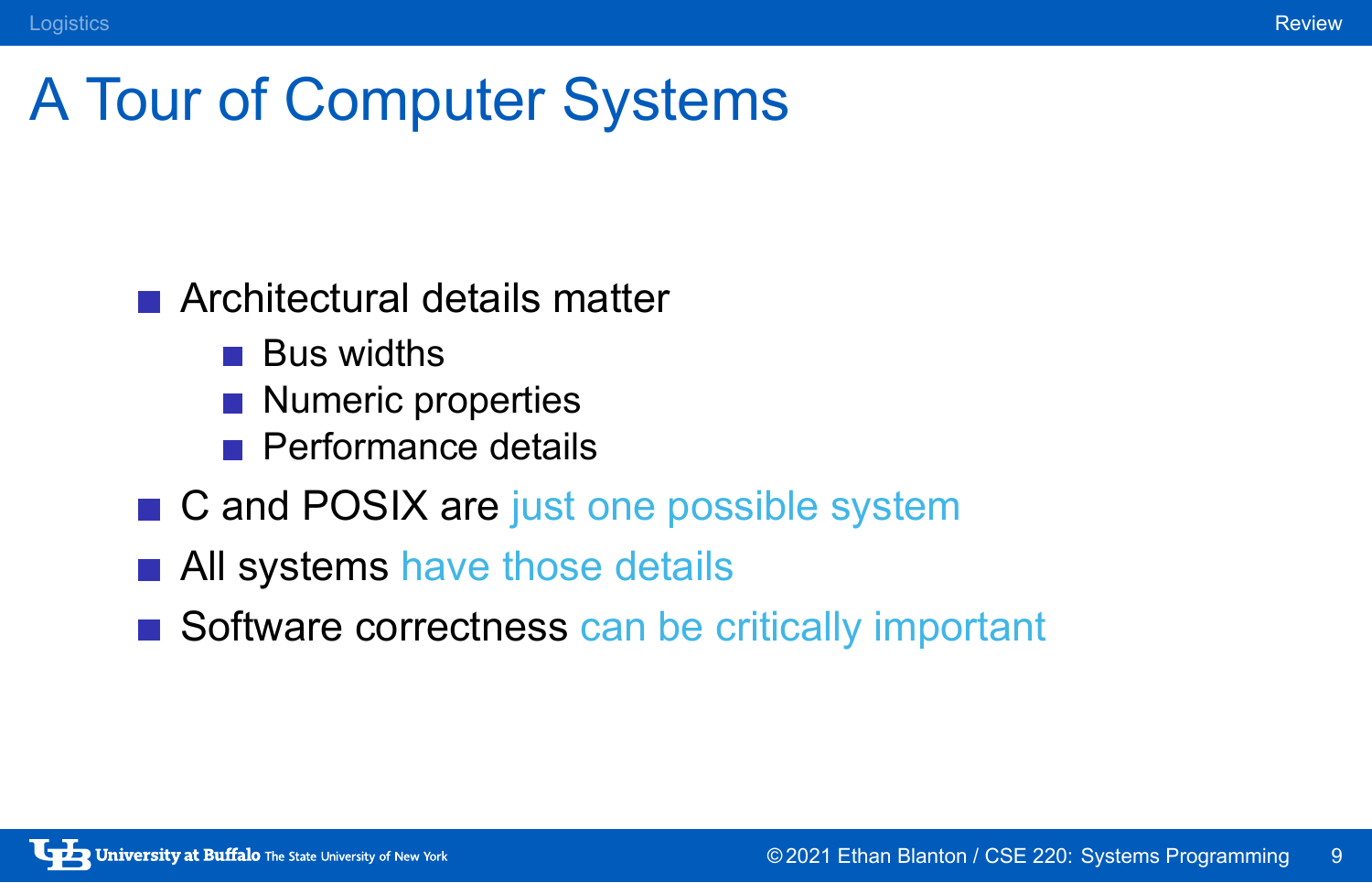# Memory Allocation

- The heap is where you manually allocate memory.
- The C standard library contains a flexible allocator.
- Heap allocations are sized by the programmer.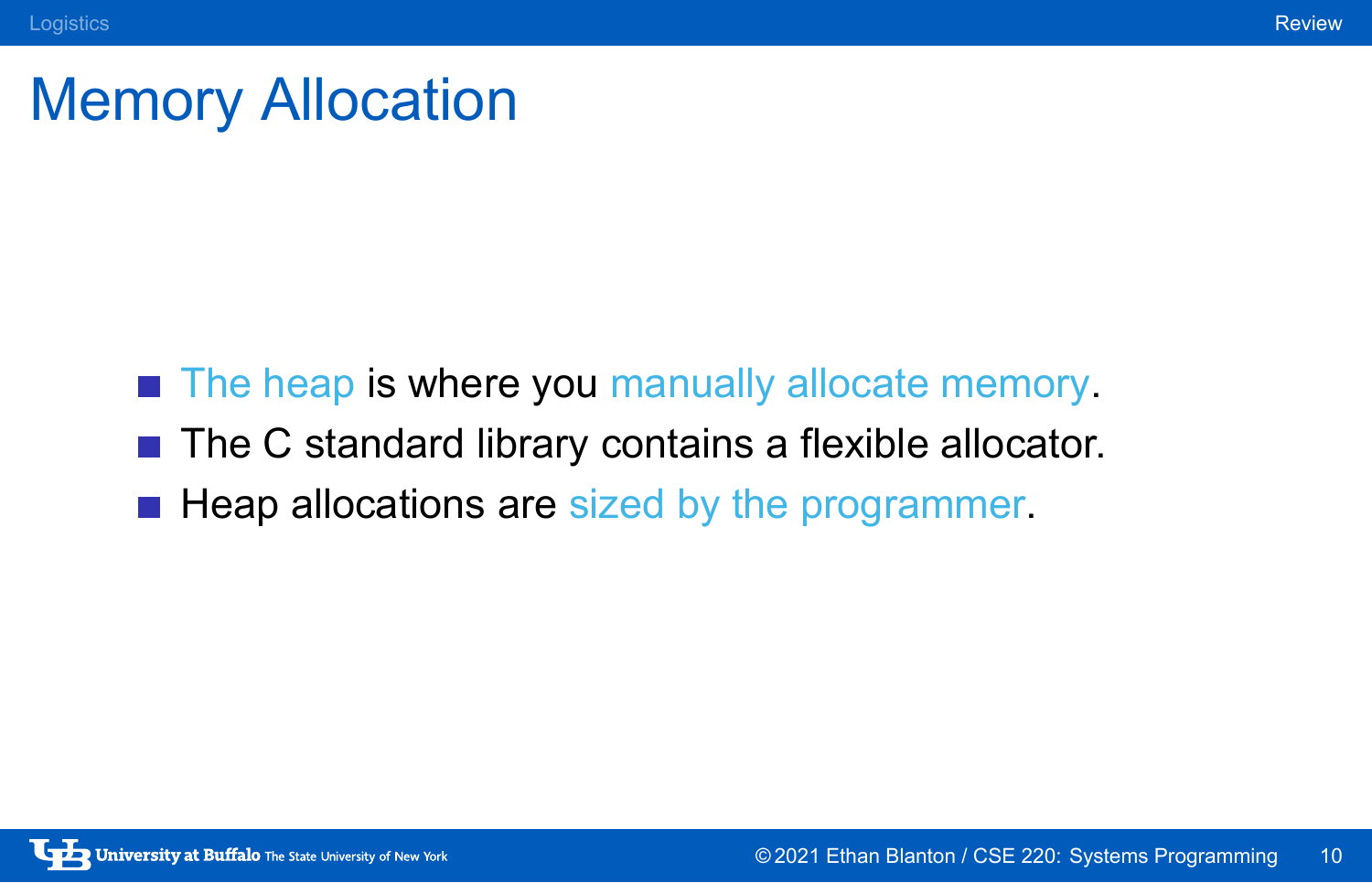# Integers and Integer Representation

- The CPU and memory deal only in words
- **Buses and registers have native word widths**
- Integers have different:
	- **Bit widths**
	- **Endianness**
	- Sign representation
- Ones' and two's complement representation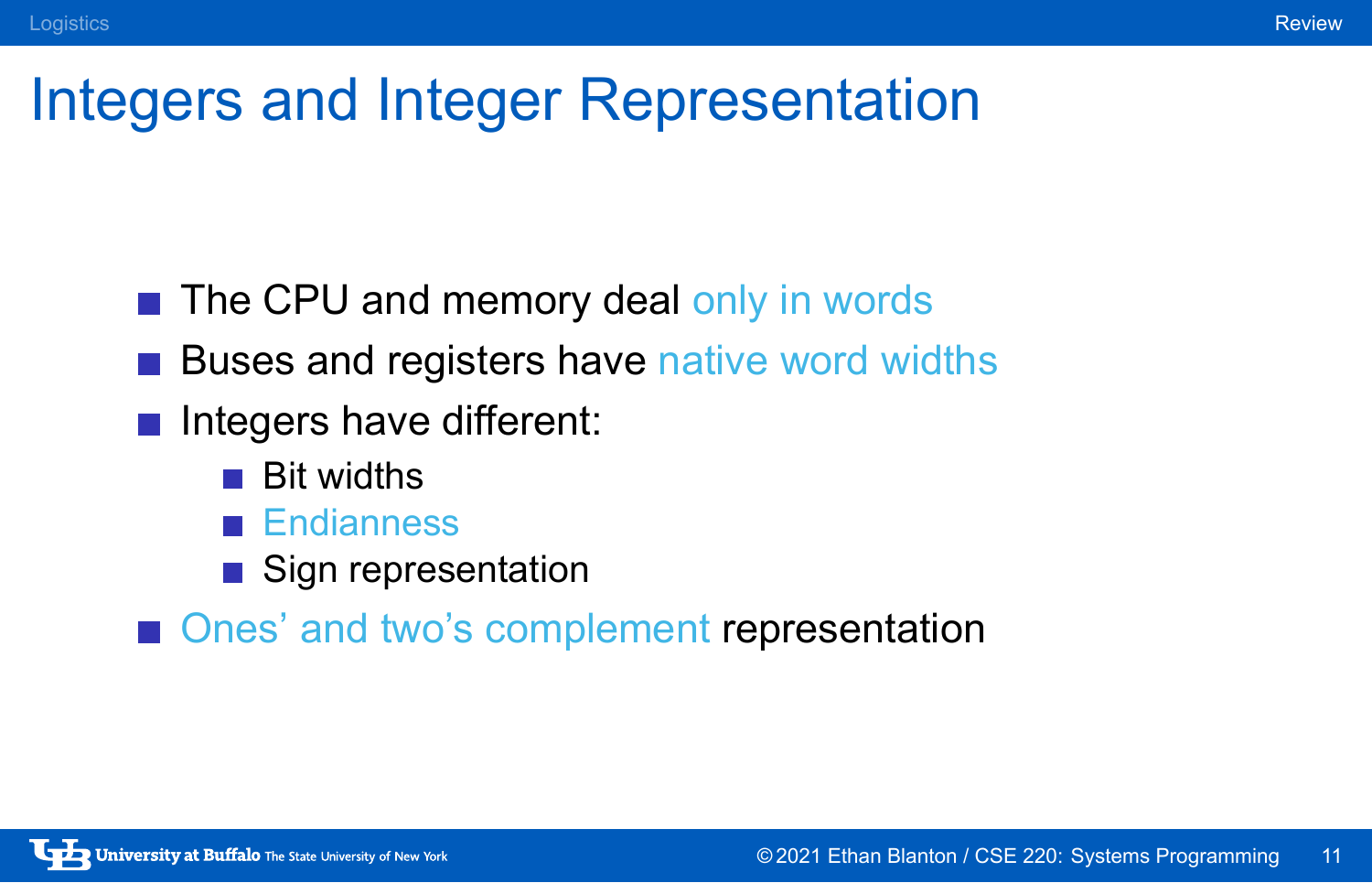## Alignment, Padding, and Packing

- Integers, pointers, and floating point numbers are scalar types.
- **EXTERGHEER Arrays and structures are aggregate types.**
- $\blacksquare$  Structures can contain members of mixed type.
- Scalar types must be aligned.
- **Aggregate types must align for scalars.**
- **Allocation normally aligns to the largest type.**
- **Pointer arithmetic uses stride in computations.**
- void \* has a stride of 1.
- $\blacksquare$  The void  $\star$  type can be used for raw memory manipulation
- Casting void \* to another type is convenient
- $\blacksquare$  Math on void  $*$  is by byte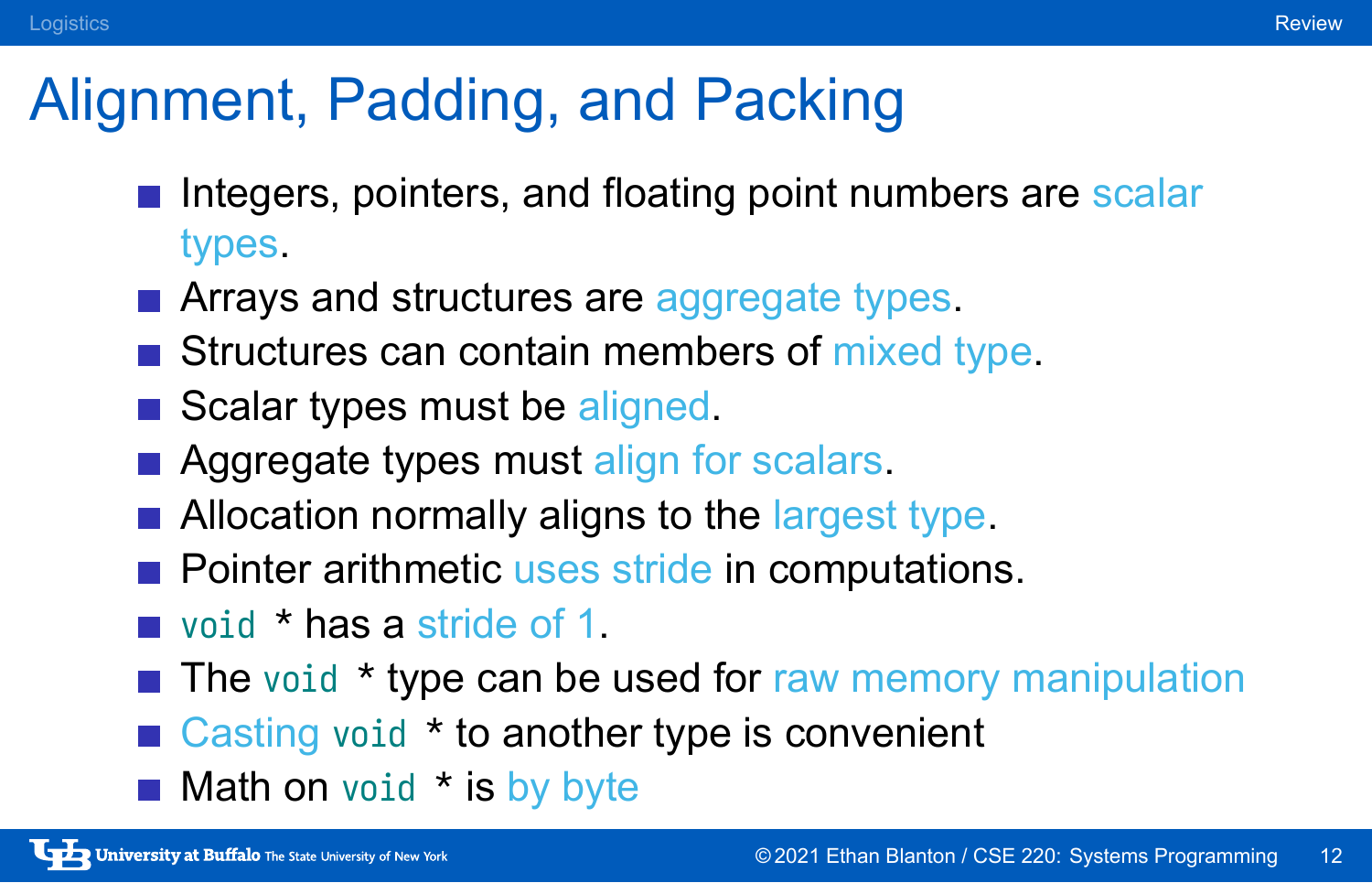# Floating Point Numbers

- Numbers can have fractional portions
- **Both fixed and floating point representations can be** calculated in both binary and decimal
- **IEEE 754 standardizes a floating point representation**
- **Floating point numbers have fixed precision, but variable** magnitude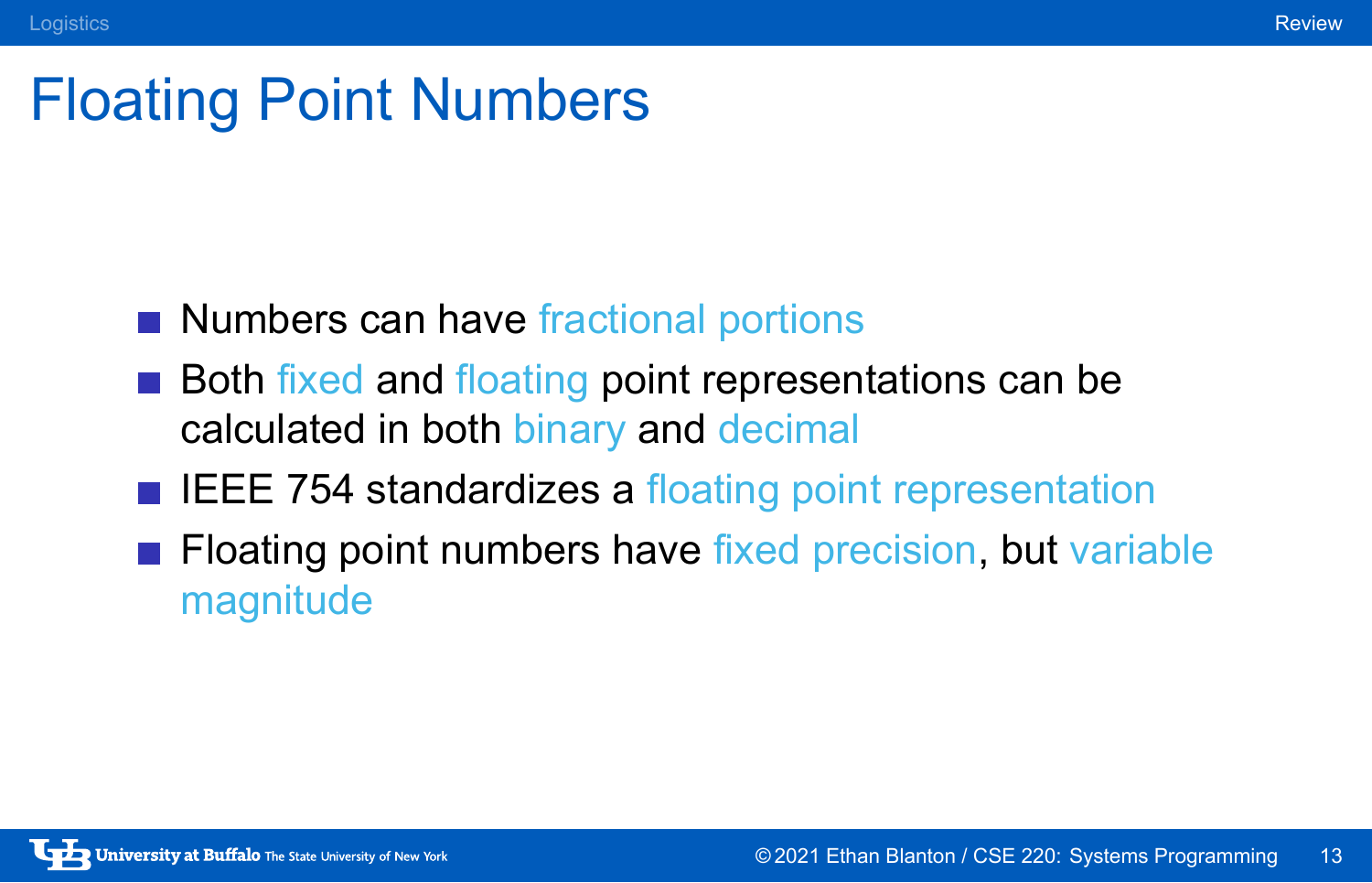# Bitwise Operations

C can manipulate individual bits in memory.

Logistics **Review Review of the Contract of Contract Contract Contract Contract Contract Contract Contract Contract Contract Contract Contract Contract Contract Contract Contract Contract Contract Contract Contract Contrac** 

- Bit operations can be subtle and tricky!
- Signedness matters.
- Bit manipulations can force endianness or other representations.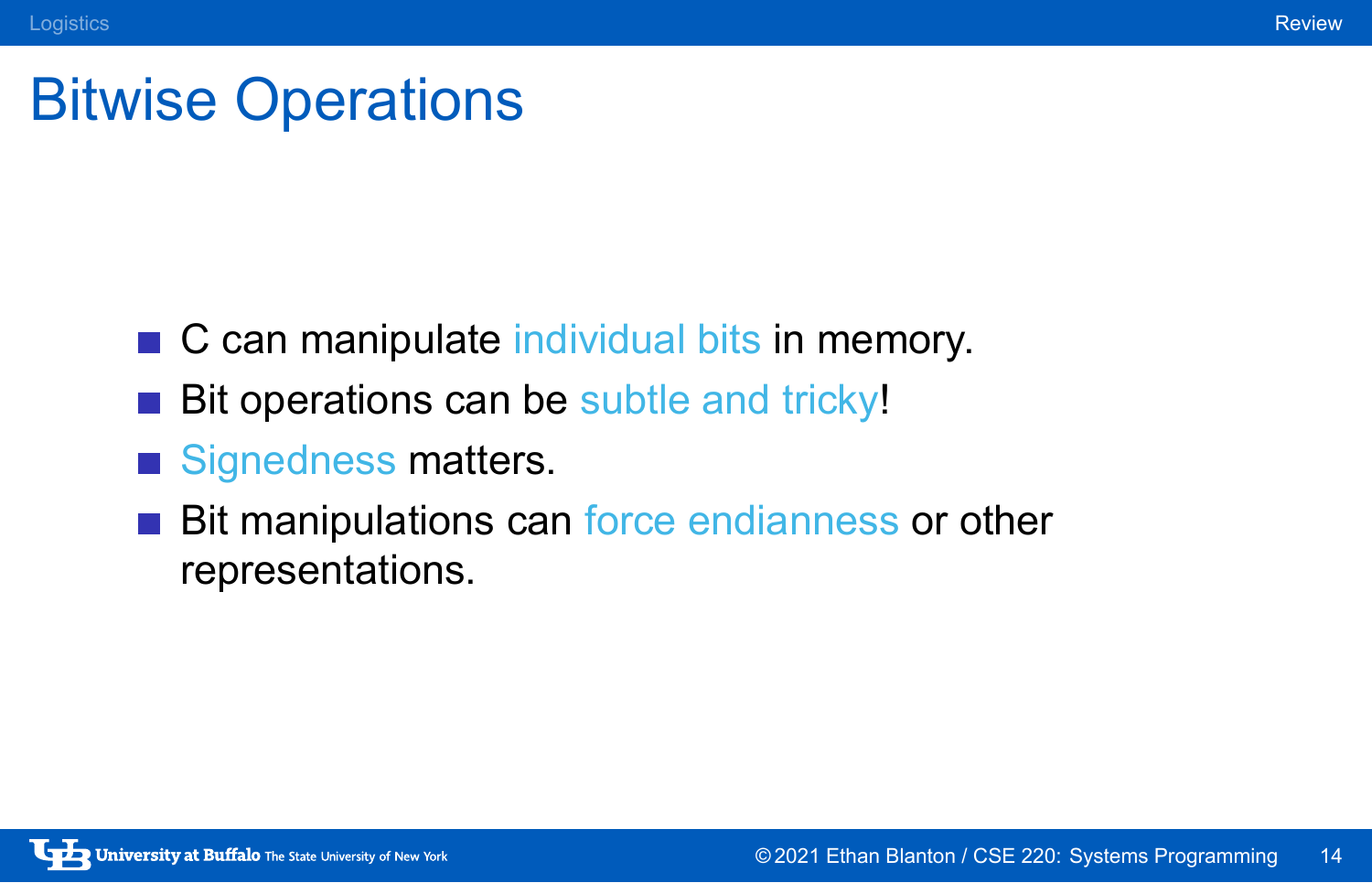# Process Anatomy

Logistics **Review Review of the Contract of Contract Contract Contract Contract Contract Contract Contract Contract Contract Contract Contract Contract Contract Contract Contract Contract Contract Contract Contract Contrac** 

- **POSIX programs are laid out in sections**
- $\blacksquare$  The stack grows downward
- Automatic variables are allocated on the stack
- Stack frames track function calls
- Items removed from the stack are not cleared
- Stack-allocated arguments are how C is call-by-value